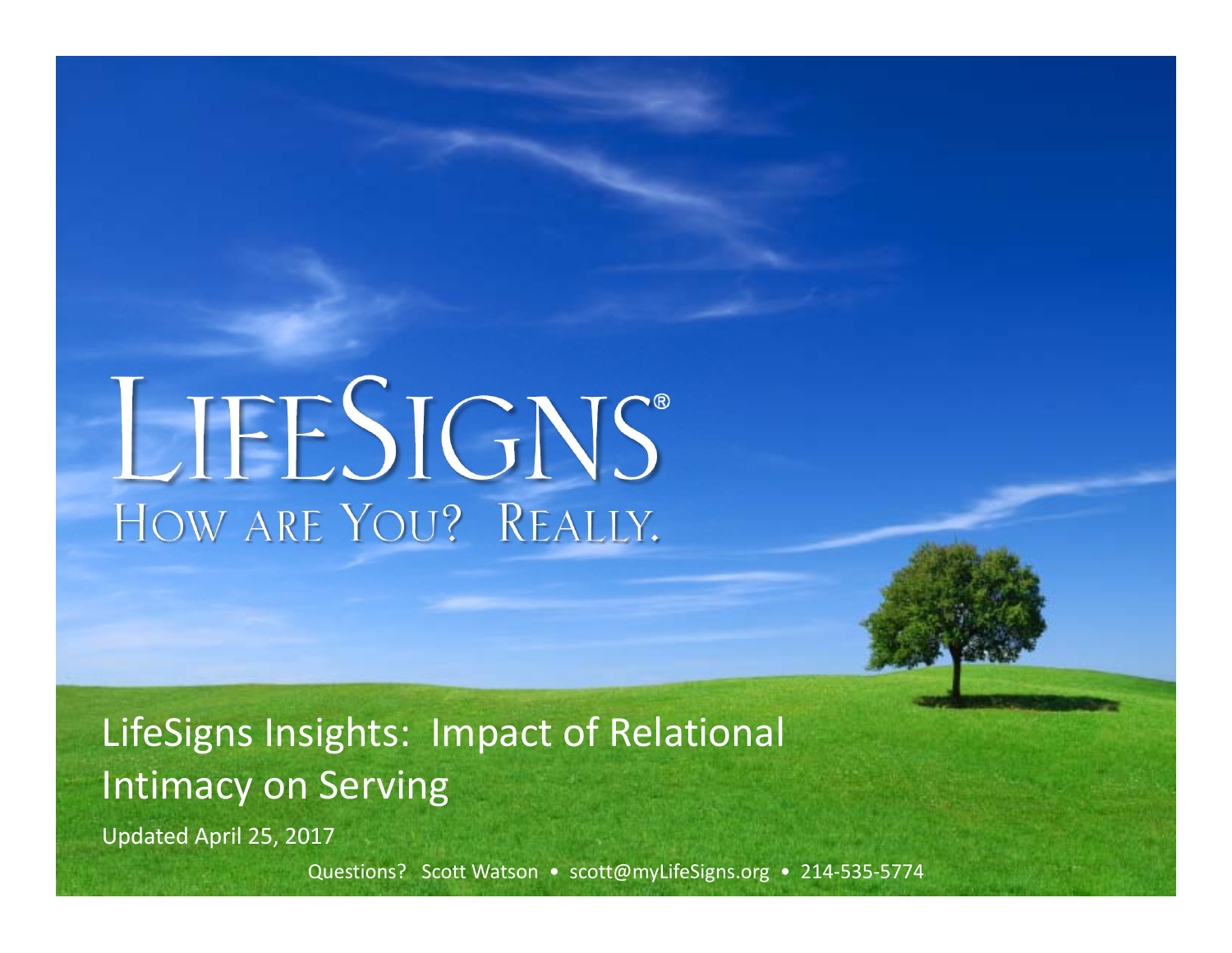



LIFESIGNS INSIGHTS®  $Vol<sub>4</sub>3$ Research and insights from LifeSigns Partners, Inc.

# **Question: Is there a relationship between relational health and SERVING in local churches?**

## **Leading Indicators: Relational Health**

- ш Do you have a Best Friend?
- $\mathcal{L}_{\mathcal{A}}$ How often do you attend a Small Group?
- $\mathcal{L}_{\mathcal{A}}$ If you're in a group, how Healthy is it?
- $\blacksquare$ How healthy are your Relationships?
- $\blacksquare$ How healthy is your Marriage?
- $\mathcal{L}_{\mathcal{A}}$ As a Bonus: How's your Walk with Jesus?

## **Lagging Indicator: Serving**

- ш How often are you serving INSIDE the church? (i.e., engaging through a specific ministry, using your gifts, making a difference, etc.)
- $\overline{\phantom{a}}$  Comparing people who serve weekly or monthly to . . .
- $\blacksquare$  People who are "okay with NOT serving right now" or are "NOT serving in the church, but would really like to"

**Source:** Meta-analysis of LifeSigns data, unless otherwise noted, all correlations are statistically significant at  $p < .01$  for T-tests, Beta coefficients.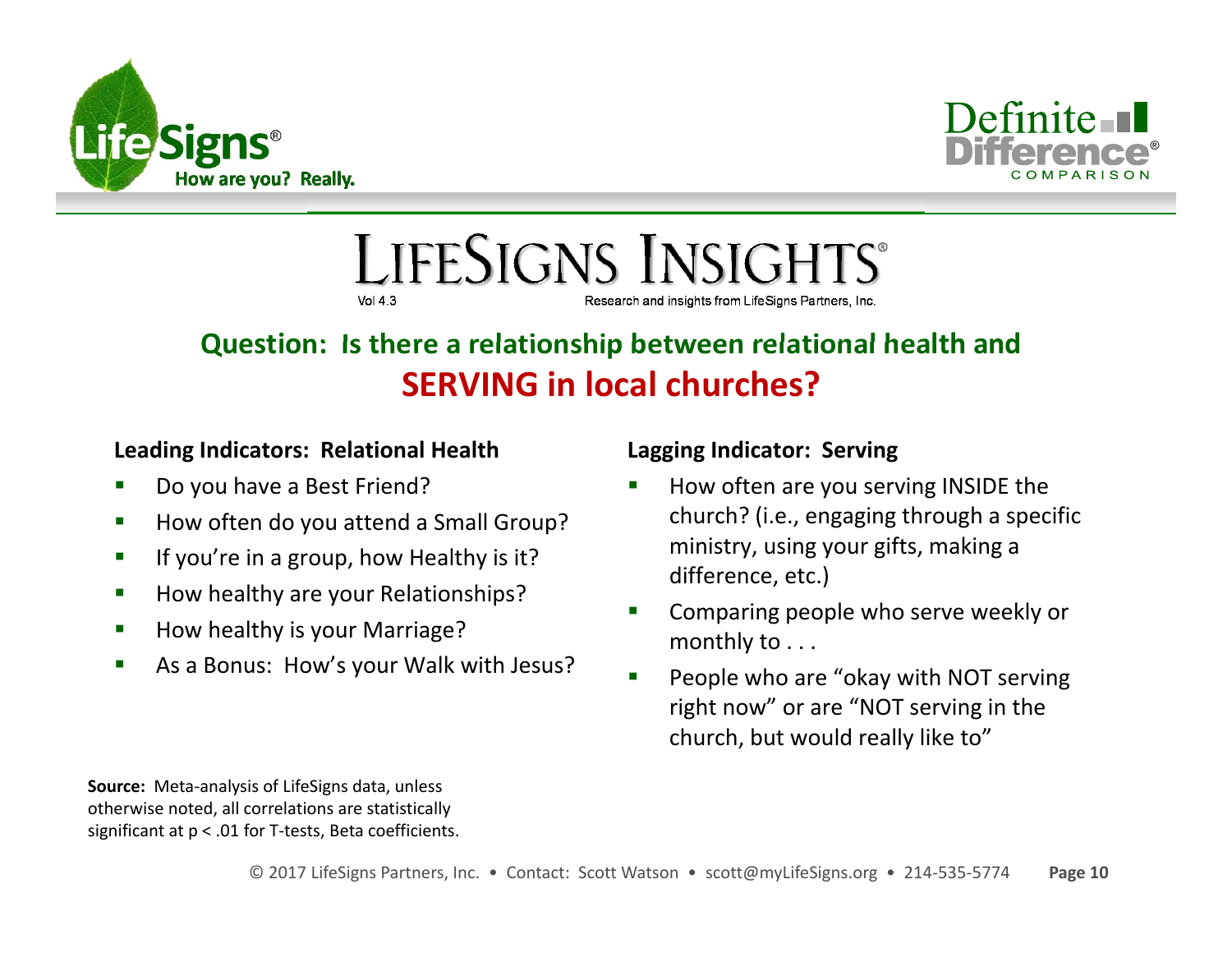



## **Not statistically significant: People with a "best friend" they can trust serve 2% more often than those who don't.**



## **Do you have a best friend?**

#### **Leading Indicator – people with a best friend:**

Ō, Do you have a "best friend?" Not just a buddy, but someone you've TRUSTED with your struggles and secrets? (you can call them at midnight, honestly share, and get encouragement)

#### **Lagging Indicator – a comparison of people who:**

ш Serve INSIDE the church weekly/monthly compared to people who do NOT serve.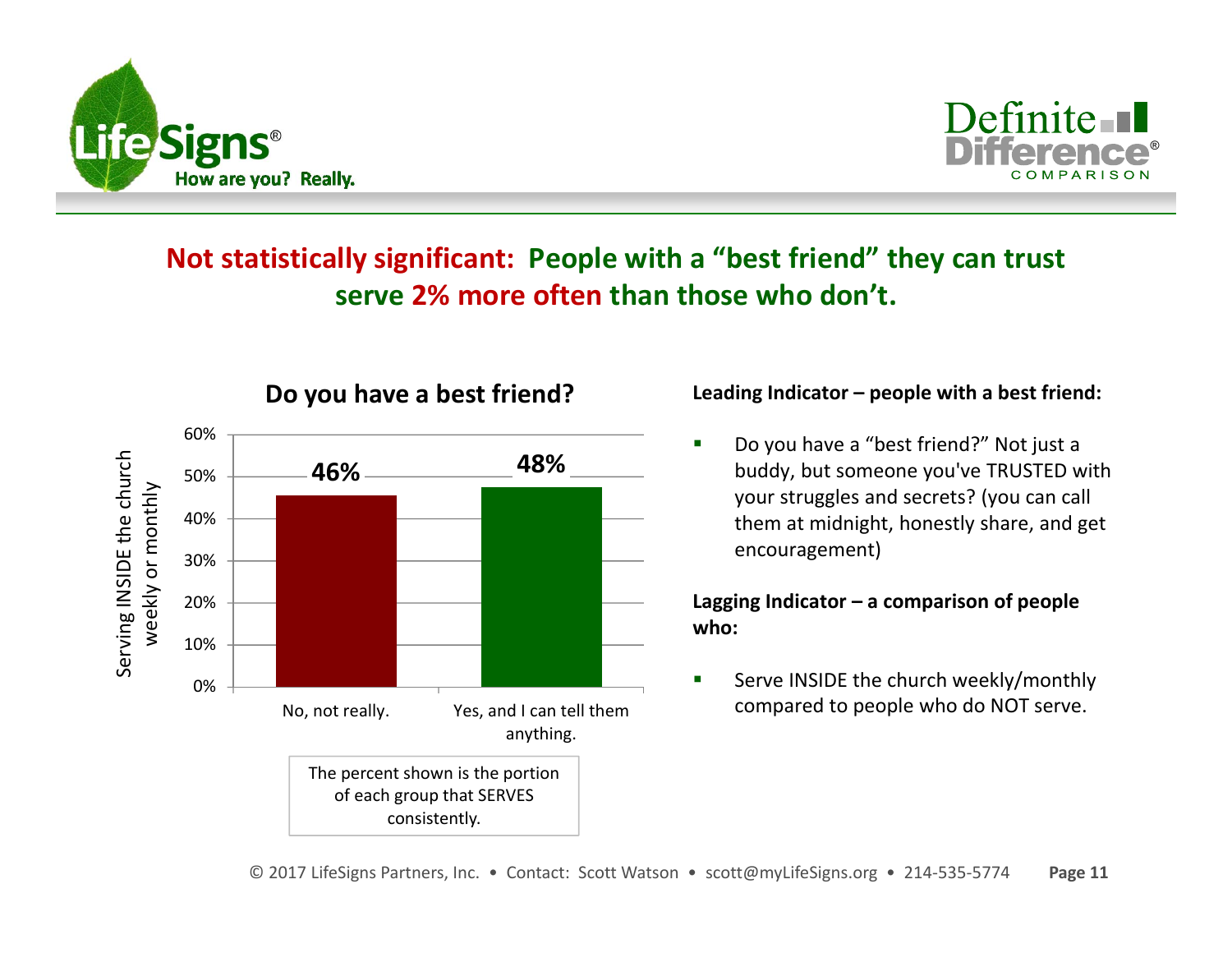



## **People in a loving, authentic, spiritual, safe, and fun small group serve 157% more often than those who aren't.**



**If you are in a small group, how healthy is it?**

© 2017 LifeSigns Partners, Inc. • Contact: Scott Watson • scott@myLifeSigns.org • 214-535-5774 **Page 12**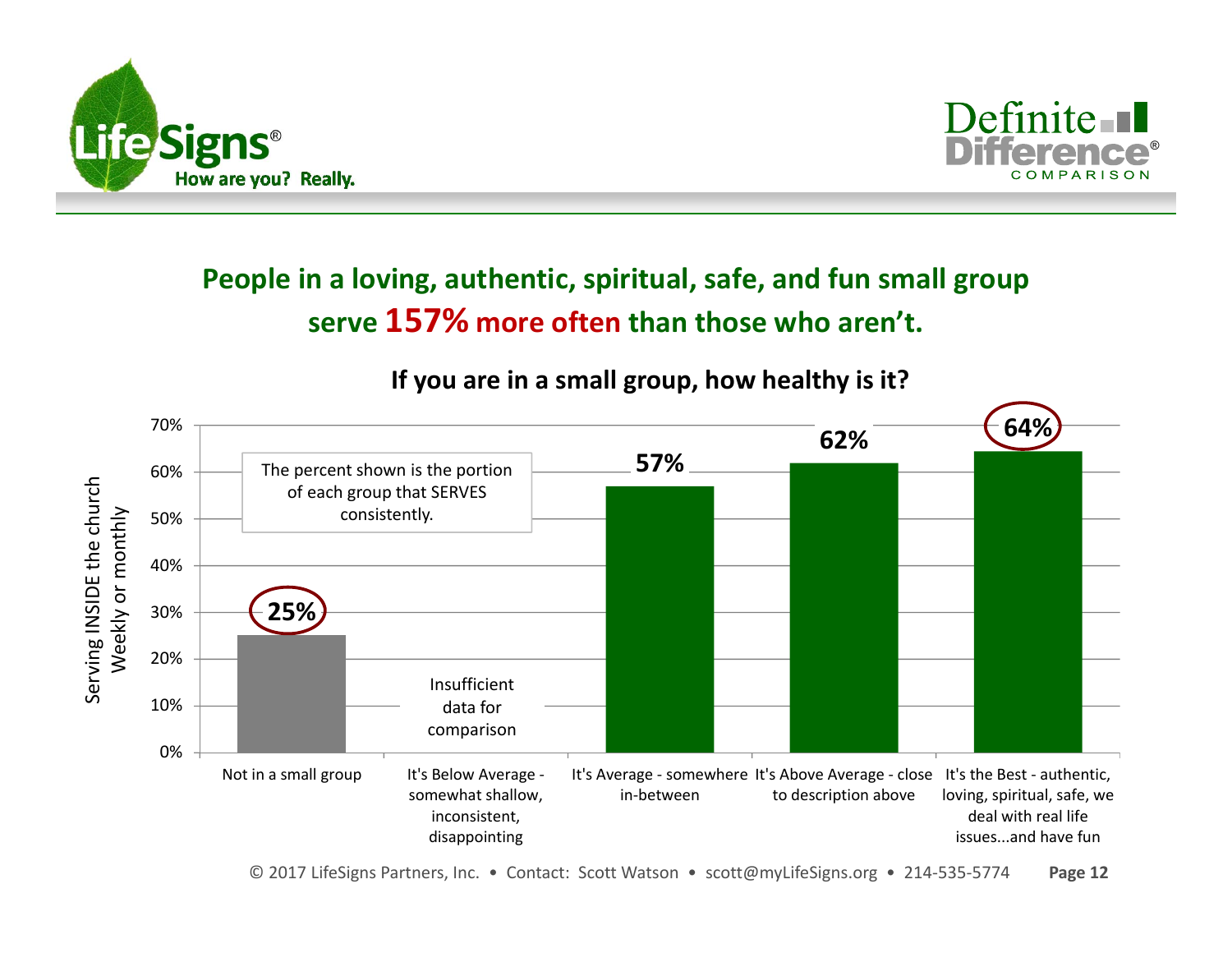



# **People who consistently attend a small group serve 173% more often than those who don't.**



**Are you in a Small Group?**

#### **Leading Indicator – small group participation:**

 $\blacksquare$  Are you actively participating in a SMALL GROUP of some kind through Bent Tree?

**Lagging Indicator – a comparison of people who:**

Ē. Serve INSIDE the church weekly/monthly compared to people who do NOT serve.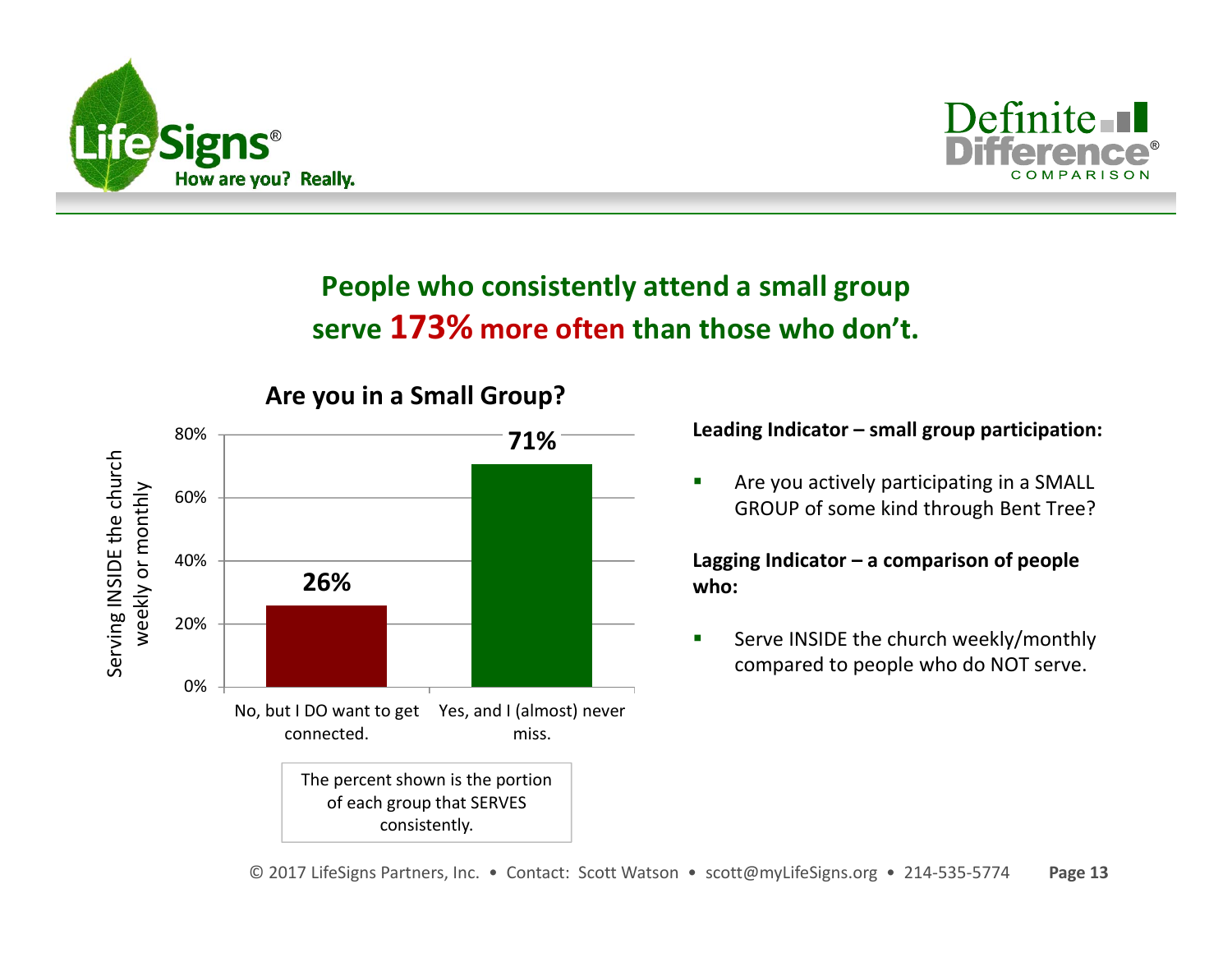



## **People with the strongest "horizontal relationships" serve 100% more often than those with the weakest.**



#### **Leading Indicators – six LifeSigns questions:**

- Authenticity: How often are you able to go deep in relationships and talk about REAL LIFE?
- Acceptance: When you've taken a risk to engage in a relationship, how often do you feel LOVED and accepted?
- Growth: How often are you talking with friends about what you're LEARNING from Scripture?
- г Forgiving Others: When someone hurts you, how often do you quickly let it go?
	- New Friendships: How frequently do you feel comfortable INITIATING relationships with people who don't know Me?
- Accountability: How often do you maintain a healthy level of ACCOUNTABILITY with a friend?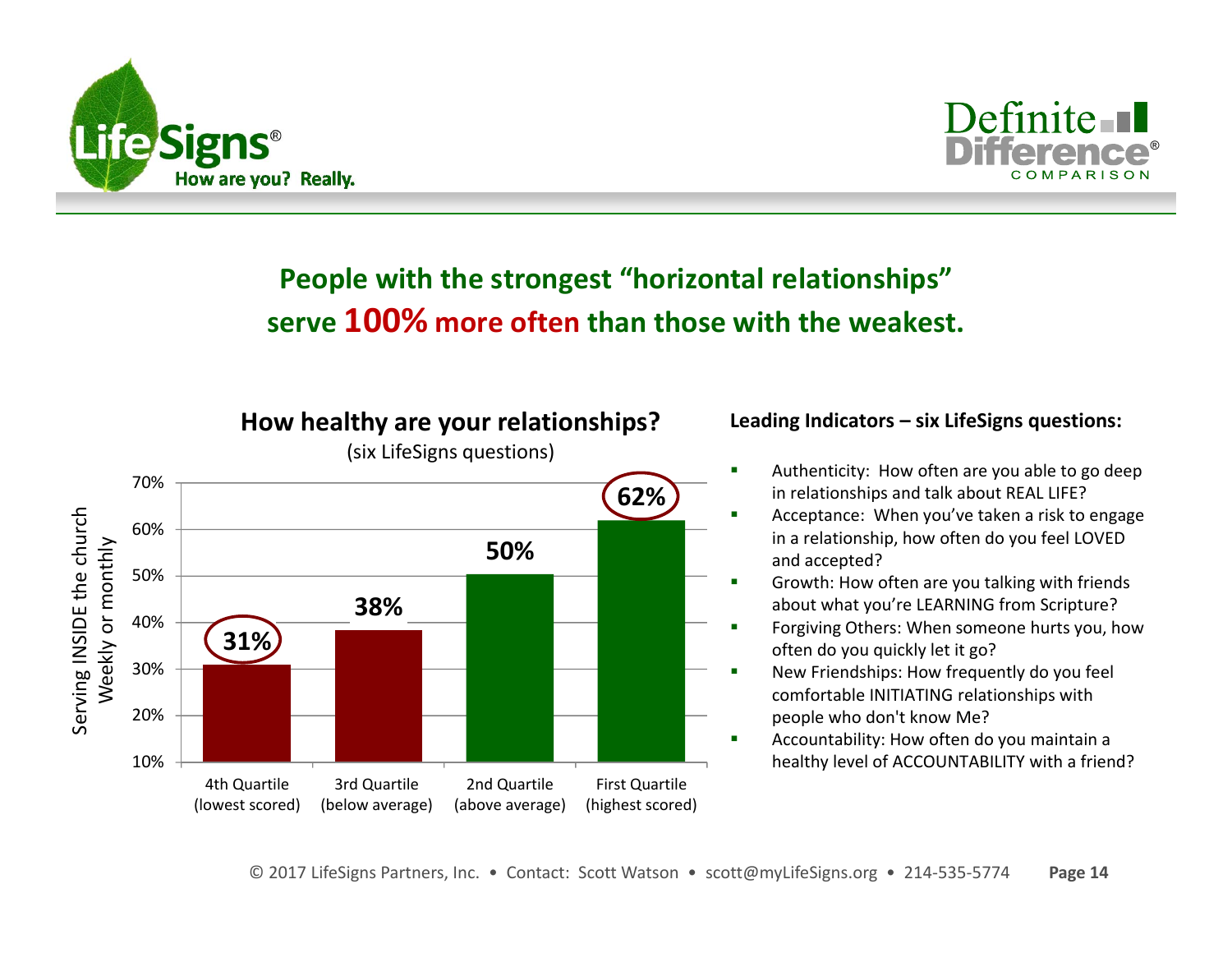



## **People with the strongest Marriages serve 54% more often than those with the weakest.**



#### **Leading Indicators – eight LifeSigns questions:**

- Г Priorities: How often do you truly CONNECT with your spouse on a DAILY basis?
- Decision-making: How consistently do you HONOR one-another when making decisions?
- г Communication: How often do you truly UNDERSTAND your spouse's heart?
- × Selfless Sex: Do you put the needs of your spouse AHEAD of your own?
- Intimacy: How often do you feel sex strengthens your UNITY as a couple?
- Resolving Conflict: When there's an issue, how often do you resolve it the SAME DAY?
- г Staying at it: When you struggle, do you DISCARD any thoughts of getting out of the marriage?
- Connecting with Other Couples: TALKING with another couple about what I'm teaching you through marriage?

 $\blacksquare$ 

Г

Г

г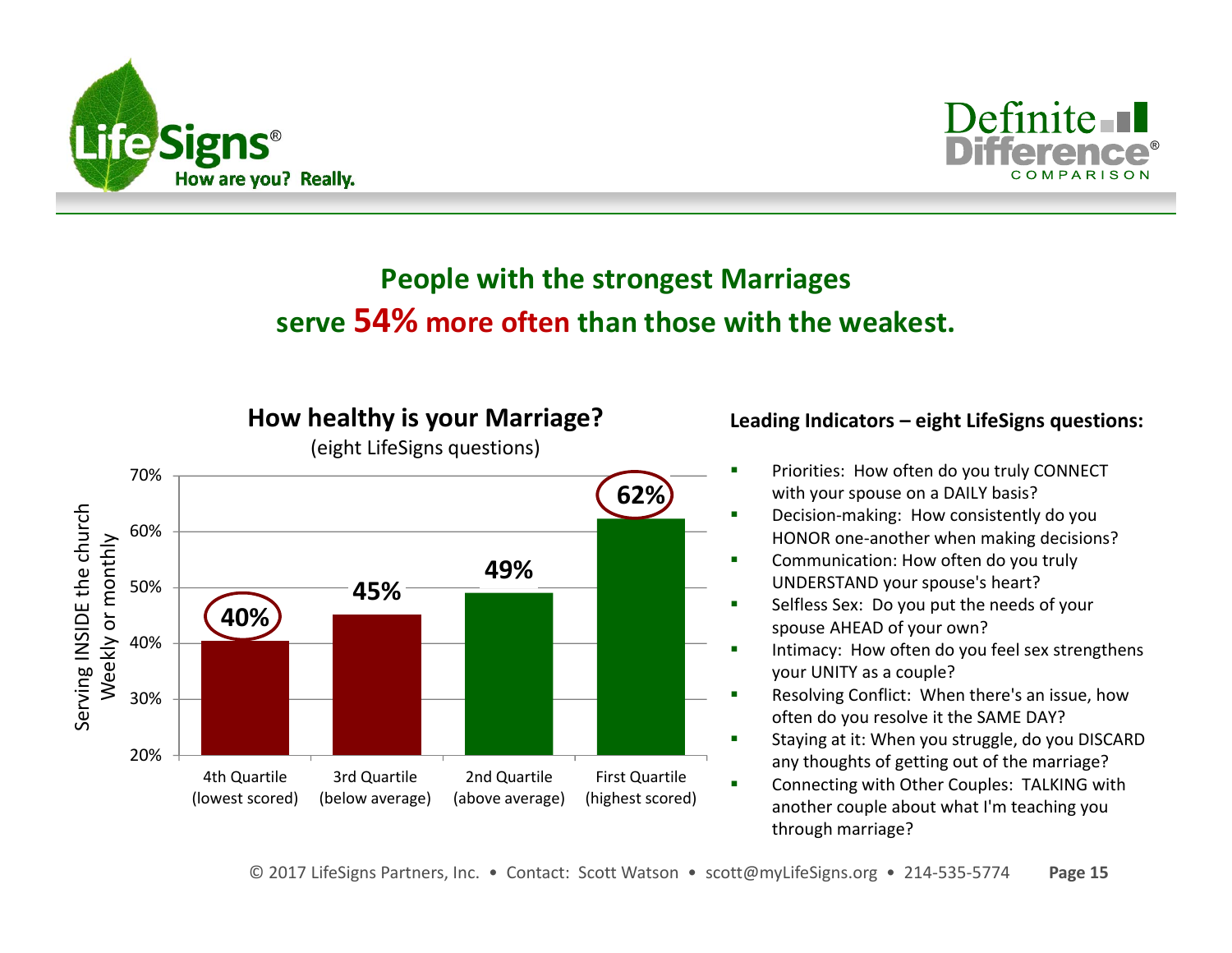



## **Bonus: People with an above average Walk with Jesus serve 57-83% more often than those with the weakest.**



### (six LifeSigns questions)

**How's your walk with Jesus?**

#### **Leading Indicators – six LifeSigns questions:**

- п Intimacy with Christ: On any given day, how often do you have an INTIMATE encounter with Me?
- Group Worship: How often do you fully ENGAGE and FOCUS on Me during Sunday services?
- Truth: How often do I speak to you THROUGH the Bible?
- г Application: How consistently are you APPLYING the Bible to your life?
- Surrender: How often do you respond when I prompt you to CHANGE direction in your life?
- Faith: When facing difficulties, how often do you depend on Me and My strength – rather than your own strength?

Г

Г

г

г